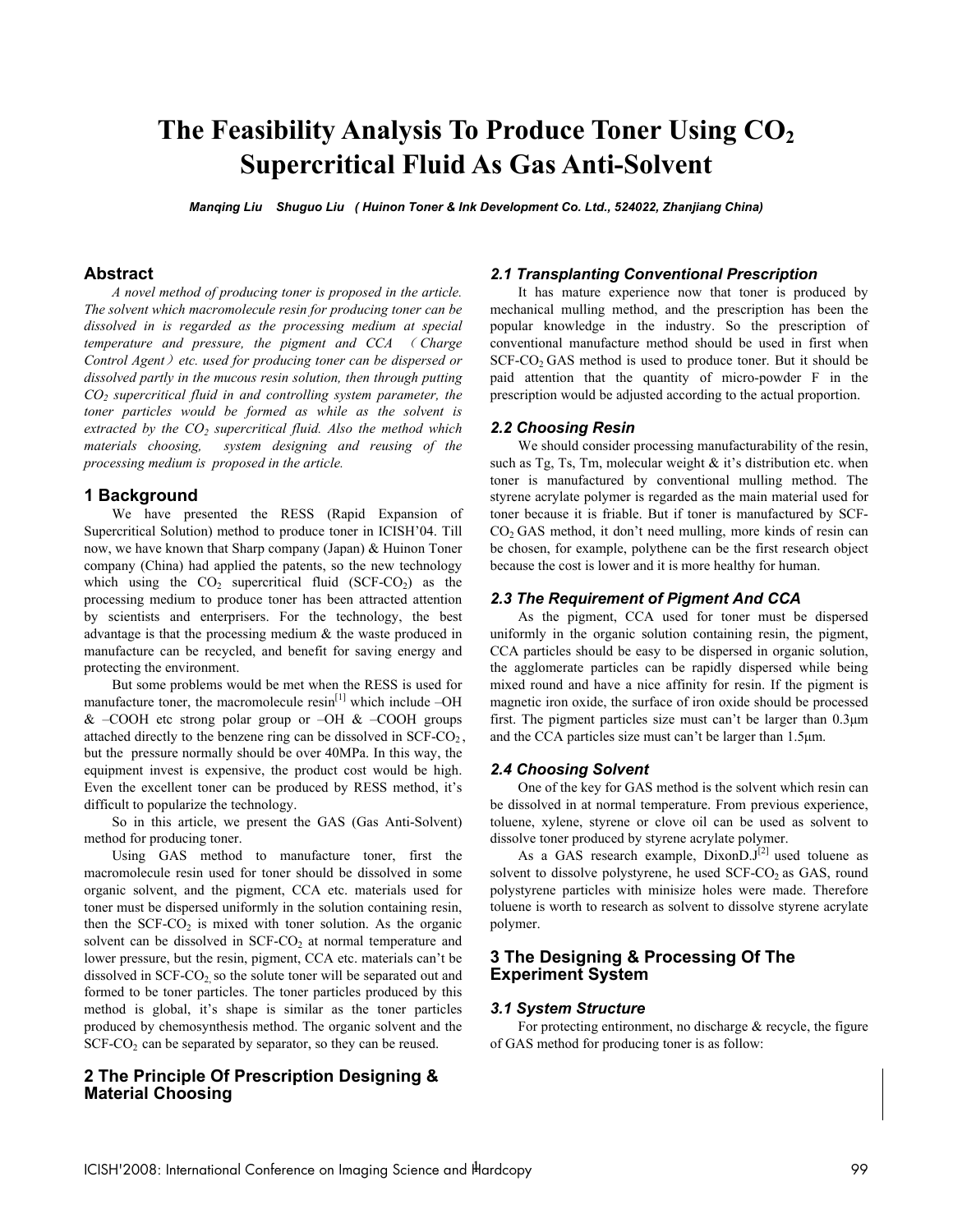

*Figure 1 Cycle theory of GAS method for producing toner* 

A: material hoper, B: mixing kettle, C: Separator for  $CO<sub>2</sub>$  & solvent, D: Collector for toner particles, E: Collector for solvent, H: CO<sub>2</sub> storage, I: Classifier (F is micro-powder, G is large particle powder, M is toner powder which D50=7 $\sim$ 8μm), K: Toner surface processor, J: Powder collector

B, H are equipment able to bear high pressure (20MPa) in the system, their keys are choosing force pump and airproof technology. Magnetic force driver is drived by electromotor while mixing in the mixing kettle,  $SCF-CO<sub>2</sub>$  is prevented to be out. I is inertial classifier in the system, the toner particles whose size are less than 5μm or larger than 9μm would be separated out.

#### *3.2 Processing*

i) Resin, pigment, CCA etc. are confirmed according to the above principle. The raw mixture is added to B from A, and the collected unregular powder particles which is too tiny or too large last time are also added into B, the material will be mixed uniformly by the blender.

ii) Put the solvent into B according to presetting concentration, start the blender and the resin can be dissolved well and the pigment, CCA can be dispersed well.

iii)  $CO<sub>2</sub>$  is added slowly to B from H. After the blender starts, the pressure in B is up to presetting range, the blending speed is up to presetting value, the blender stops till that the toner solute is separated out fully.

iv) As the pressure in B and C are difference, the mixture of  $CO<sub>2</sub>$  and solvent would go to C as soon as the valve is opened, then the  $CO<sub>2</sub>$  and the solvent would be separated naturally. The  $CO<sub>2</sub>$  can be poured into H by high-pressure pump, the solvent can pour into E, all of them can be reused.

v) After the mixture of  $CO<sub>2</sub>$  and solvent are all out of B, Start the blender, let the toner powder pour into D, then they would be sent to classifier, the large particles  $G \&$  tiny particles  $F$  are back to J and prepare to be redissolved next time. The regular toner particles M would be sent to K, their surface are processed by nanoscale  $SiO<sub>2</sub>$ , we will get the finished product – toner.

## **4 Analysis Of Conditions Affecting Toner Particle Size**

#### *4.1 Solution Concentration*

From Dixon's experiment, the polymer solution concentration is closely related to the toner particle size. The fundamental experiments should be done under  $50^{\circ}$  and the CO<sub>2</sub> pressure should be less than 7.3MPa, series graphs of toner particle size and solution concentration would be gotten.

From Dixon's experience, the particle size would be larger with the increase of solution concentration, so to adjust the solution concentration is one of the way to control the particle size.

And Dixon and others has developed a new method PCA (precipitation with compressed fluid antisolvent) also, using the technology, polymer can be manufactured into round particles with minisize holes or hollow spherical particles, the hollow size is related to the solution concentration, the hollow size would be larger with the increase of the solution concentration. If the technology can be transplanted to toner producing, it would be profitable for the toner particles surface processing by nanoscale material, and also helpful for increasing the transfer and expending less on toner.

### *4.2 The Pressure Of CO2 and The Blending Speed*

Before the  $CO<sub>2</sub>$  being sent to the mixing kettle, blending the solution containing toluene under 50 ℃ , the resin can be accelerated to dissolve in the solution and the pigment, CCA can be dispersed best.

The important subject for research is the way  $CO<sub>2</sub>$  added to the solution containing resin. From 北村 $[3]$ 's experiment that sulfathiazole  $(C_9H_9N_3O_2S_2)$  can be separated out to particles from solution containing alcohol when the  $CO<sub>2</sub>$  is as GAS, the particle size is larger with the increase of  $CO<sub>2</sub>$  pressure. We suggest to increase the pressure gradually as while as starting to blend.

For preventing too much particles less than 5μm formed under lower  $CO<sub>2</sub>$  pressure, the blending speed should be much low. And increase the speed gradually with the increase of  $CO<sub>2</sub>$ pressure, the conditions about pressure and speed when toner particles size is about 7μm would be discovered after time after time experiments.

#### **5 Summarize**

From Dixon DJ and 北村's research experience about using GAS method to produce polymer and other organic compound particles, our suggestion about using GAS method to produce toner is feasible. The key is discovering the relation of particle size and blending speed at room temperature (20℃-35℃). The conditions about solution concentration,  $CO<sub>2</sub>$  pressure in mixing kettle and blending speed  $\&$  time when toner particles size is about 7 $\mu$ m would be discovered on the base of above experiential data. Although we have no finally result at present, but the research direction is certain that the material, processing medium can be reused and no discharge.